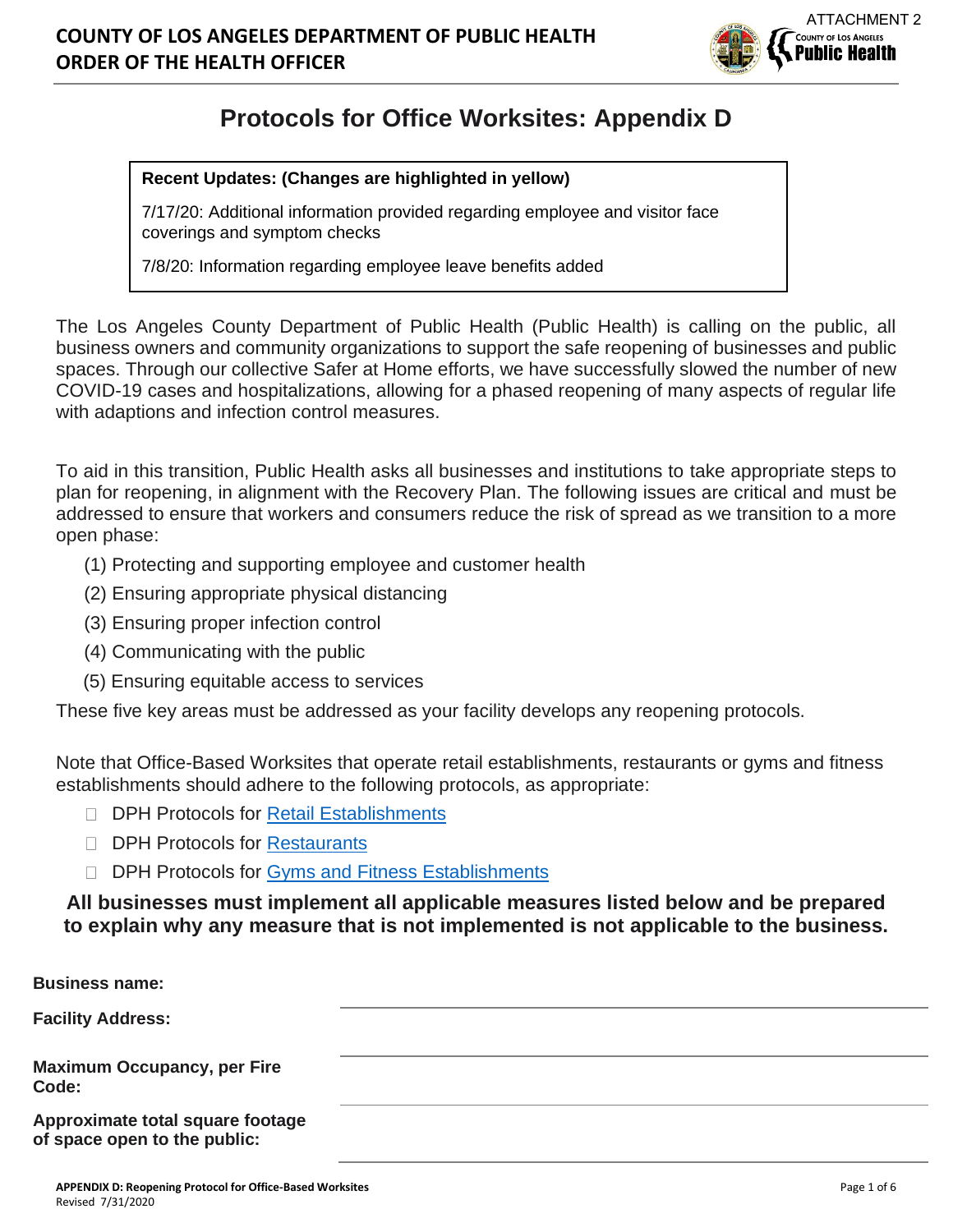

|         | A. WORKPLACE POLICIES AND PRACTICES TO PROTECT EMPLOYEE HEALTH (CHECK ALL<br>THAT APPLY TO THE FACILITY)                                                                                                                                                                                                                                                                                                                                                                                                                                                                                                                                                                                |
|---------|-----------------------------------------------------------------------------------------------------------------------------------------------------------------------------------------------------------------------------------------------------------------------------------------------------------------------------------------------------------------------------------------------------------------------------------------------------------------------------------------------------------------------------------------------------------------------------------------------------------------------------------------------------------------------------------------|
|         | Everyone who can carry out their work duties from home has been directed to do so.                                                                                                                                                                                                                                                                                                                                                                                                                                                                                                                                                                                                      |
| $\Box$  | Vulnerable staff (those above age 65, those who are pregnant, and those with chronic health<br>conditions) are assigned work that can be done from home whenever possible, and should<br>discuss any concerns with their healthcare provider or occupational health services to make<br>appropriate decisions on returning to the workplace.                                                                                                                                                                                                                                                                                                                                            |
| ⊔       | Work processes are reconfigured to the extent possible to increase opportunities for employees<br>to work from home.                                                                                                                                                                                                                                                                                                                                                                                                                                                                                                                                                                    |
| $\perp$ | Alternate, staggered or shift schedules have been instituted to maximize physical distancing.                                                                                                                                                                                                                                                                                                                                                                                                                                                                                                                                                                                           |
| $\Box$  | Additional protections like shifts in job duty that allow employees that are vulnerable to work from<br>home have been provided whenever possible.                                                                                                                                                                                                                                                                                                                                                                                                                                                                                                                                      |
| $\Box$  | All employees have been told not to come to work if sick, or if they are exposed to a person who<br>has COVID-19. Employees understand to follow DPH guidance for self-isolation and quarantine,<br>if applicable. Workplace leave policies have been reviewed and modified to ensure that<br>employees are not penalized when they stay home due to illness.                                                                                                                                                                                                                                                                                                                           |
| $\Box$  | Workers are provided information on employer or government-sponsored leave benefits the<br>employee may be entitled to receive that would make it financially easier to stay at home. See<br>additional information on government programs supporting sick leave and worker's compensation for<br>COVID-19, including employee's sick leave rights under the Families First Coronavirus Response Act<br>and employee's rights to workers' compensation benefits and presumption of the work-relatedness of<br><b>COVID-19 pursuant to the Governor's Executive Order N-62-20.</b>                                                                                                       |
| $\Box$  | Upon being informed that one or more employees test positive for, or has symptoms consistent<br>with COVID-19 (case), the employer has a plan or protocol in place to have the case(s) isolate<br>themselves at home and require the immediate self-quarantine of all employees that had a<br>workplace exposure to the case(s). The employer's plan should consider a protocol for all<br>quarantined employees to have access to or be tested for COVID-19 in order to determine<br>whether there have been additional workplace exposures, which may require additional COVID-<br>19 control measures. See the public health guidance on responding to COVID-19 in the<br>workplace. |
| $\Box$  | Employee screenings are conducted before employees may enter the workspace. Checks must<br>include a check-in concerning cough, shortness of breath, difficulty breathing and fever or chills and if<br>the employee has had contact with a person known to be infected COVID-19 in the last 14 days.<br>These checks can be done remotely or in person upon the employees' arrival. A temperature check<br>should also be done at the worksite if feasible.                                                                                                                                                                                                                            |
|         | In the event that 3 or more cases are identified within the workplace within a span of 14 days the<br>employer should report this cluster to the Department of Public Health at (888) 397-3993 or (213)<br>240-7821. If a cluster is identified at a worksite, the Department of Public Health will initiate a<br>cluster response which includes providing infection control guidance and recommendations,<br>technical support and site-specific control measures. A public health case manager will be<br>assigned to the cluster investigation to help guide the facility response.                                                                                                 |
| $\Box$  | Employees who have contact with others are offered, at no cost, an appropriate face covering<br>that covers the nose and mouth. The covering is to be worn by the employee at all times during<br>the workday when in contact or likely to come into contact with others. Employees who have<br>been instructed by their medical provider that they should not wear a face covering should wear<br>a face shield with a drape on the bottom edge, to be in compliance with State directives, as long                                                                                                                                                                                    |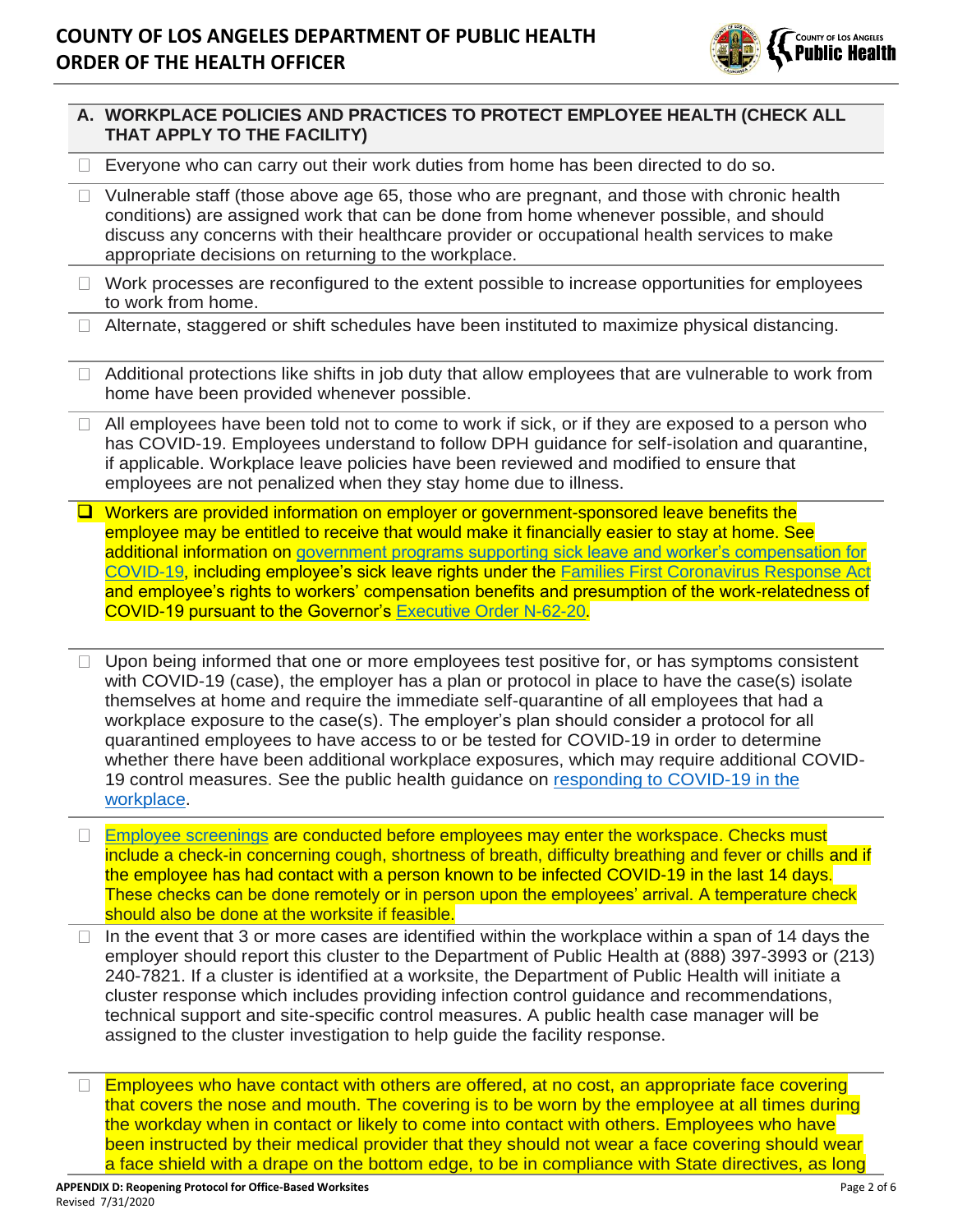

|        | as their condition permits it. A drape that is form fitting under the chin is preferred. Masks with<br>one-way valves should not be used. Employees need not wear a face covering when the<br>employee is alone in a private office or a cubicle with a solid partition that exceeds the height of<br>the employee when standing.                                                                                                                                                                               |
|--------|-----------------------------------------------------------------------------------------------------------------------------------------------------------------------------------------------------------------------------------------------------------------------------------------------------------------------------------------------------------------------------------------------------------------------------------------------------------------------------------------------------------------|
|        | Employees are instructed to wash their face coverings daily.                                                                                                                                                                                                                                                                                                                                                                                                                                                    |
|        | All occupied desks, individual workstations or individuals on production lines are separated by at<br>least six feet unless there are extenuating circumstances that require closer contact for brief<br>periods of time.                                                                                                                                                                                                                                                                                       |
| $\Box$ | In compliance with wage and hour regulations, breaks are staggered to ensure that physical<br>distancing can be maintained in break rooms.                                                                                                                                                                                                                                                                                                                                                                      |
| $\Box$ | All employees, vendors and delivery personnel have been provided instructions regarding<br>maintaining physical distancing and the use face coverings when around others.                                                                                                                                                                                                                                                                                                                                       |
|        | Break rooms, restrooms and other common areas are disinfected frequently, on the following<br>schedule:                                                                                                                                                                                                                                                                                                                                                                                                         |
|        | <b>Break rooms</b><br>П                                                                                                                                                                                                                                                                                                                                                                                                                                                                                         |
|        | <b>Restrooms</b>                                                                                                                                                                                                                                                                                                                                                                                                                                                                                                |
|        | Other<br>$\Box$                                                                                                                                                                                                                                                                                                                                                                                                                                                                                                 |
|        | Disinfectant and related supplies are available to employees at the following location(s):                                                                                                                                                                                                                                                                                                                                                                                                                      |
| $\Box$ | Hand sanitizer effective against COVID-19 is available to all employees at the following<br>location(s):                                                                                                                                                                                                                                                                                                                                                                                                        |
|        | Soap and water are available to all employees at the following location(s):                                                                                                                                                                                                                                                                                                                                                                                                                                     |
|        | Employees are allowed frequent breaks to wash their hands.                                                                                                                                                                                                                                                                                                                                                                                                                                                      |
| $\Box$ | Workers are provided time during their shifts to implement cleaning practices. Cleaning<br>assignments should be assigned during working hours as part of the employee's job duties.                                                                                                                                                                                                                                                                                                                            |
|        | Each worker is assigned their own tools, equipment and defined workspace whenever possible.<br>Sharing of workspaces and held items is minimized or eliminated. Where items must be shared,<br>they are disinfected between shifts or uses, whichever is more frequent, including the following:<br>shared office equipment such as copiers, fax machines, printers, telephones, keyboards,<br>staplers, surfaces in reception areas, shared work stations, etc. with a cleaner appropriate for the<br>surface. |
|        | Copies of this Protocol have been distributed to all employees.                                                                                                                                                                                                                                                                                                                                                                                                                                                 |
|        | Optional-Describe other measures:                                                                                                                                                                                                                                                                                                                                                                                                                                                                               |
|        |                                                                                                                                                                                                                                                                                                                                                                                                                                                                                                                 |
|        |                                                                                                                                                                                                                                                                                                                                                                                                                                                                                                                 |

## **B. MEASURES TO ENSURE PHYSICAL DISTANCING (CHECK ALL THAT APPLY TO THE FACILITY)**

The number of employees in the building is limited at any one time such that employees can easily maintain at least a six-foot distance from one another at all practicable times.

Maximum number of employees in facility limited to: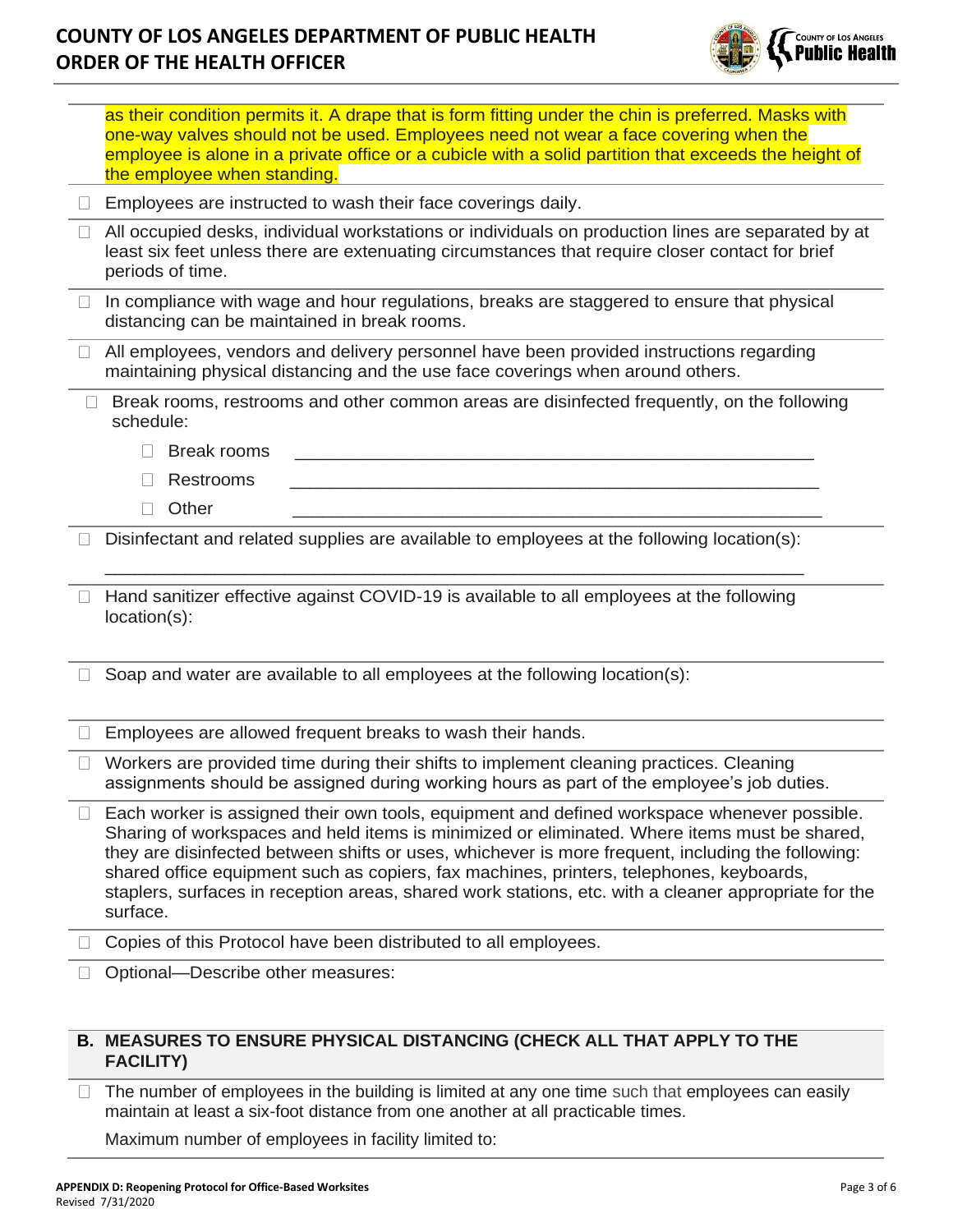

|        | Maximum number of employees in facility per floor is<br>limited to:                                                                                                                                                                                                                                                                                                                                                                                                                                                                                                                       |
|--------|-------------------------------------------------------------------------------------------------------------------------------------------------------------------------------------------------------------------------------------------------------------------------------------------------------------------------------------------------------------------------------------------------------------------------------------------------------------------------------------------------------------------------------------------------------------------------------------------|
| U      | Tape or other markings have been placed at least six feet apart anywhere where individuals may<br>have to line up, both inside the workplace and outside its public entrances, with signs directing<br>employees and visitors to use the markings to maintain distance.                                                                                                                                                                                                                                                                                                                   |
| $\Box$ | Employees have been instructed to maintain at least six feet distance from customers, guests and<br>from each other; employees may momentarily come closer when necessary to accept payment,<br>deliver goods or services, or as otherwise necessary.                                                                                                                                                                                                                                                                                                                                     |
|        | Elevator capacity is limited to the number of people that can be accommodated while maintaining a 6-<br>foot physical distance between riders; during peak building entry and exit times, this number can be<br>adjusted to 4 individuals or fewer at a time for any elevator that does not allow for 6-foot physical<br>distance between riders. All riders are required to wear cloth face coverings. Consider elevator sizes,<br>number of building floors, and daily number of employees and visitors to establish physical distancing<br>guidelines appropriate for elevator riders. |
|        | To ease elevator traffic, stairwells have been opened for "up" or "down" traffic with increased cleaning<br>of stairwells.                                                                                                                                                                                                                                                                                                                                                                                                                                                                |
| $\Box$ | Furniture in areas that are open to the public (e.g., lobby, reception areas, or waiting rooms) is<br>separated to support physical distancing.                                                                                                                                                                                                                                                                                                                                                                                                                                           |
| $\Box$ | Customer service windows or reception counters have been separated by 6 feet to allow for physical<br>distancing.                                                                                                                                                                                                                                                                                                                                                                                                                                                                         |
|        | Workspaces, cubicles, etc. are redesigned to ensure for six feet between employees.                                                                                                                                                                                                                                                                                                                                                                                                                                                                                                       |
| $\Box$ | Common areas (e.g., break rooms and kitchenettes) are closed or restricted, using barriers, or by<br>increasing physical distance between tables/chairs in breakrooms and kitchenettes where personnel<br>are likely to congregate and interact.                                                                                                                                                                                                                                                                                                                                          |
| $\Box$ | Employees are discouraged from congregating in any area, but especially common areas or high<br>traffic areas such as break rooms, bathrooms, hallways and stairwells.                                                                                                                                                                                                                                                                                                                                                                                                                    |
| $\Box$ | To the extent possible, flow of traffic within the workplace is modified to minimize contacts (e.g.,<br>doors for entry or exit only; directional hallways or passageways have been established for foot<br>traffic in a way that prevents employees from passing by one another).                                                                                                                                                                                                                                                                                                        |
|        | Employees have been instructed to discontinue handshakes or other forms of greeting that break<br>physical distance.                                                                                                                                                                                                                                                                                                                                                                                                                                                                      |
|        | In-person meetings are strongly discouraged in favor of virtual meetings. If in-person meetings<br>are essential, they are limited to 10 or fewer participants and all participants must wear cloth face<br>coverings and are held in rooms large enough to maintain physical distancing.                                                                                                                                                                                                                                                                                                 |
|        | Nonessential travel is discontinued.                                                                                                                                                                                                                                                                                                                                                                                                                                                                                                                                                      |
|        | C. MEASURES TO ENSURE INFECTION CONTROL (CHECK ALL THAT APPLY TO THE FACILITY)                                                                                                                                                                                                                                                                                                                                                                                                                                                                                                            |
|        | The HVAC system is in good, working order; to the maximum extent possible, ventilation has<br>been increased. Consider installing portable high-efficiency air cleaners, upgrading the building's air<br>filters to the highest efficiency possible, and making other modifications to increase the quantity of<br>outside air and ventilation in offices and other spaces.                                                                                                                                                                                                               |
|        | Shared materials or objects (e.g., staplers, three-hole punches pens, coffee mugs etc.) have been<br>eliminated, to the greatest extent possible.                                                                                                                                                                                                                                                                                                                                                                                                                                         |

Deep cleaning of entire office space is completed on a regular basis by a professional cleaning service.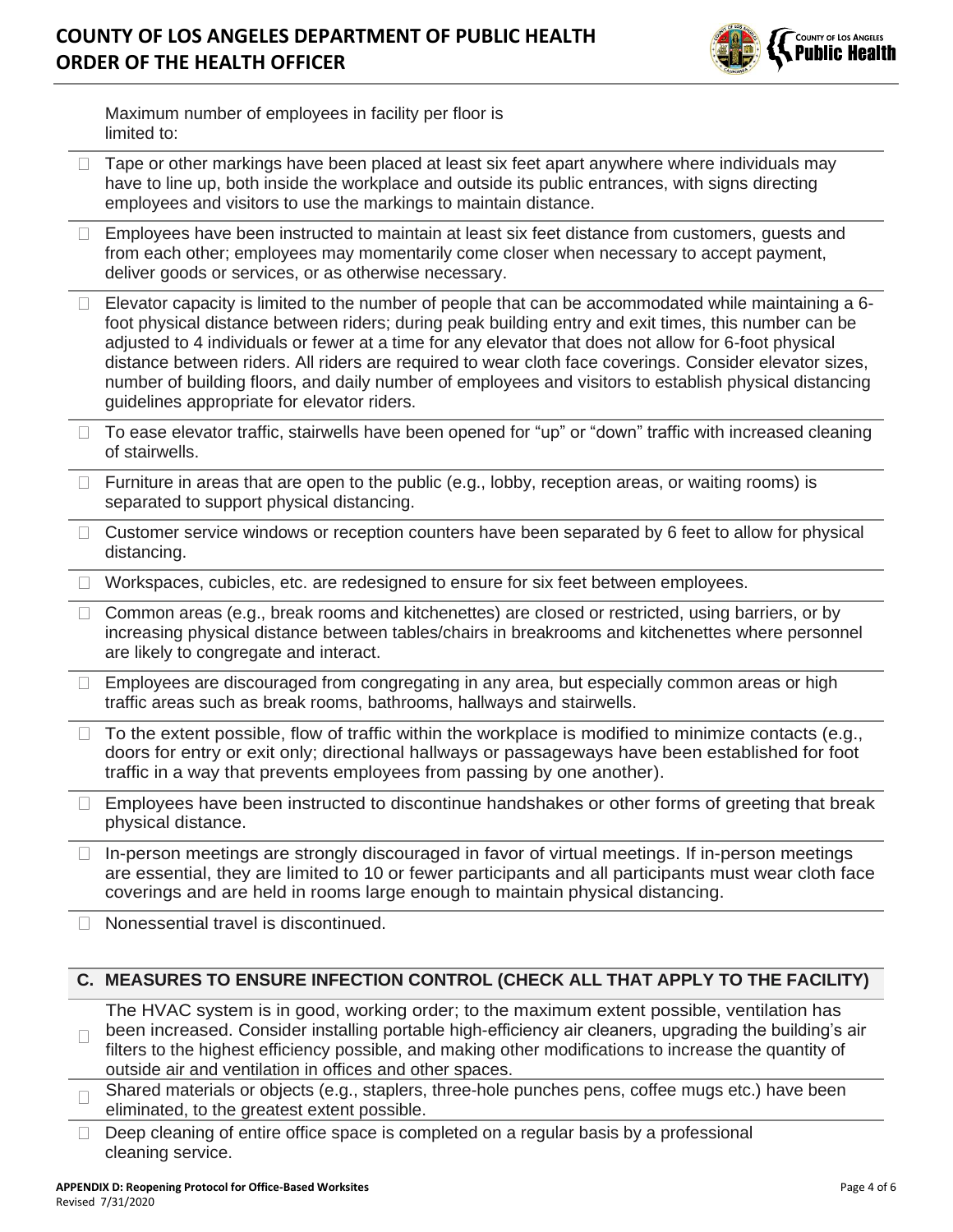

|              | To the extent possible, doors, trash cans, etc. are contactless.                                                                                                                                                                                                                                                                                                                                                                                                                                                                                                        |
|--------------|-------------------------------------------------------------------------------------------------------------------------------------------------------------------------------------------------------------------------------------------------------------------------------------------------------------------------------------------------------------------------------------------------------------------------------------------------------------------------------------------------------------------------------------------------------------------------|
| $\mathbf{L}$ | Common areas and frequently touched object such as tables, doorknobs, light switches,<br>countertops, handles, desks, phones, keyboards, elevator switches and buttons, touch<br>screens, printers/copiers, and handrails are regularly disinfected using EPA approved<br>disinfectants and following the manufacturer's instructions for use.                                                                                                                                                                                                                          |
|              | Disinfectant and related supplies are available to all employees at the following location(s):                                                                                                                                                                                                                                                                                                                                                                                                                                                                          |
|              | Contactless payment systems are in place or, if not feasible, payment systems are sanitized<br>regularly. Describe:                                                                                                                                                                                                                                                                                                                                                                                                                                                     |
|              | If possible, customer service or reception areas have plastic barriers installed to limit contact between<br>employees and visitors.                                                                                                                                                                                                                                                                                                                                                                                                                                    |
|              | To the extent possible, visitors to the worksite are by appointment only and are pre-registered in a<br>visitor log that includes a visitor's name, phone number and email address. Visitors are instructed to<br>come to their appointments alone. If a visitor must be accompanied by another person (e.g., for<br>translation assistance, or because the visitor is a minor, or has minor children) their information is<br>captured in the visitor log.                                                                                                             |
|              | Visitors arriving at the establishment are reminded to wear a face covering at all times (except<br>while eating or drinking, if applicable) while in the establishment or on the grounds of the<br>establishment. This applies to all adults and to children 2 years of age and older. Only individuals<br>who have been instructed not to wear a face covering by their medical provider are exempt from<br>wearing one. To support the safety of your employees and other visitors, a face covering should<br>be made available to visitors who arrive without them. |
| $\Box$       | Symptom checks are conducted before visitors may enter the facility. Checks must include a check-in<br>concerning cough, shortness of breath, difficulty breathing and fever or chills. These checks can be<br>done in person or through alternative methods such as on-line check in systems or through signage<br>posted at the entrance to the facility stating that visitors with these symptoms should not enter the<br>premises.                                                                                                                                  |
|              | To the extent possible, movement of visitors to the worksite is limited to designated areas such<br>as the reception or lobby area, customer service area, conference or meeting rooms, and public<br>rest rooms.                                                                                                                                                                                                                                                                                                                                                       |
|              | If necessary, staff are available to direct guests to meeting rooms upon entry to office space<br>rather than congregating in lobbies or common areas.                                                                                                                                                                                                                                                                                                                                                                                                                  |
|              | Visitors arriving at the worksite with children must ensure that their children stay next to a parent,<br>avoid touching any other person or any item that does not belong to them, and are masked if age<br>permits.                                                                                                                                                                                                                                                                                                                                                   |
|              | Restrooms normally open to the public remain open to the public if the public can enter the facility.                                                                                                                                                                                                                                                                                                                                                                                                                                                                   |
|              | Hand sanitizer, soap and water, tissues and trash cans are available to the public at or near<br>the entrance of the facility, at reception, and anywhere else inside the workplace or<br>immediately outside where people have direct interactions.                                                                                                                                                                                                                                                                                                                    |
|              | Use of digital files rather than paper formats (e.g., documentation, invoices, inspections,<br>forms, agendas) is encouraged.                                                                                                                                                                                                                                                                                                                                                                                                                                           |
|              | Break rooms, restrooms, and other common areas are being disinfected frequently, on the<br>following schedule:<br>Break rooms:                                                                                                                                                                                                                                                                                                                                                                                                                                          |
|              |                                                                                                                                                                                                                                                                                                                                                                                                                                                                                                                                                                         |